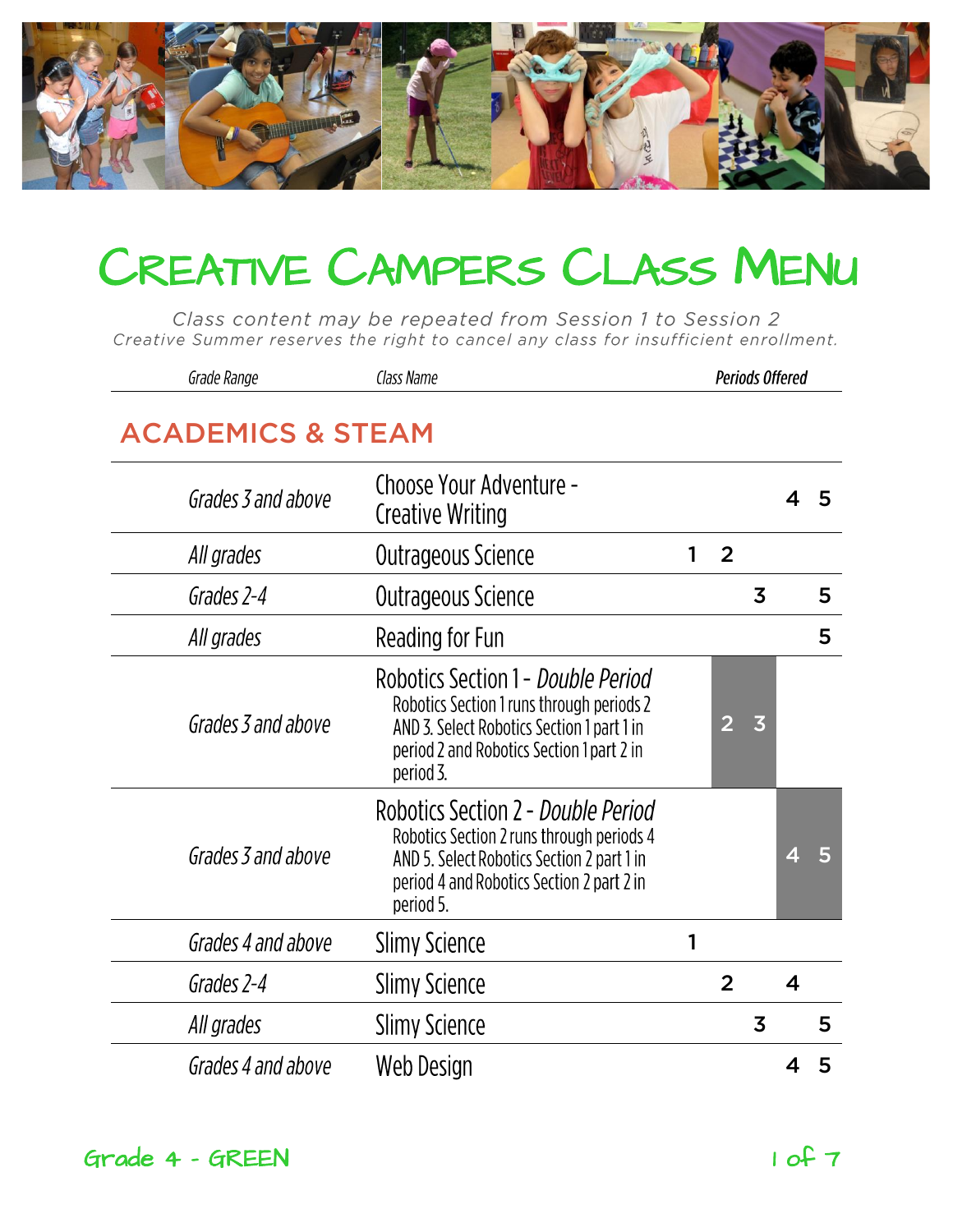Class content may be repeated from Session 1 to Session 2 Creative Summer reserves the right to cancel any class for insufficient enrollment.

| Grade Range        | Class Name             |   | <b>Periods Offered</b>                    |                         |   |
|--------------------|------------------------|---|-------------------------------------------|-------------------------|---|
| <b>DANCE</b>       |                        |   |                                           |                         |   |
| Grades 2-5         | All That Jazz          |   | $\overline{2}$                            |                         |   |
| All grades         | <b>Barre Fitness</b>   |   | $\overline{\mathbf{3}}$<br>$\overline{2}$ |                         |   |
| Grades 2-5         | Cardio Dance           |   | 3                                         |                         |   |
| All grades         | Cardio Dance           |   |                                           | $\overline{\mathbf{4}}$ |   |
| Grades 4 and above | Dance Team             |   | $\overline{2}$                            | $\overline{\mathbf{4}}$ |   |
| Grades 4 and above | Hip Hop Dance          | 1 | $\overline{2}$                            |                         |   |
| Grades 2-4         | Hip-Hop Dance          |   | 3                                         |                         | 5 |
| Grades 2-4         | Intro to Break Dancing |   |                                           |                         |   |
| All grades         | Modern Dance           |   |                                           |                         | 5 |
| All grades         | Pom Poms               |   | $\overline{3}$                            |                         |   |
| Grades 2-5         | Pom Poms               |   |                                           |                         | 5 |
| Grades 2-5         | <b>Tap Dance</b>       |   |                                           | 4                       |   |
|                    |                        |   |                                           |                         |   |

## **DRAMA & THEATER**

| Grades 2-4 | Acting Introduction |    |
|------------|---------------------|----|
| Grades 2-5 | Mystical Magic      | 12 |
| Grades 2-5 | Puppetry            |    |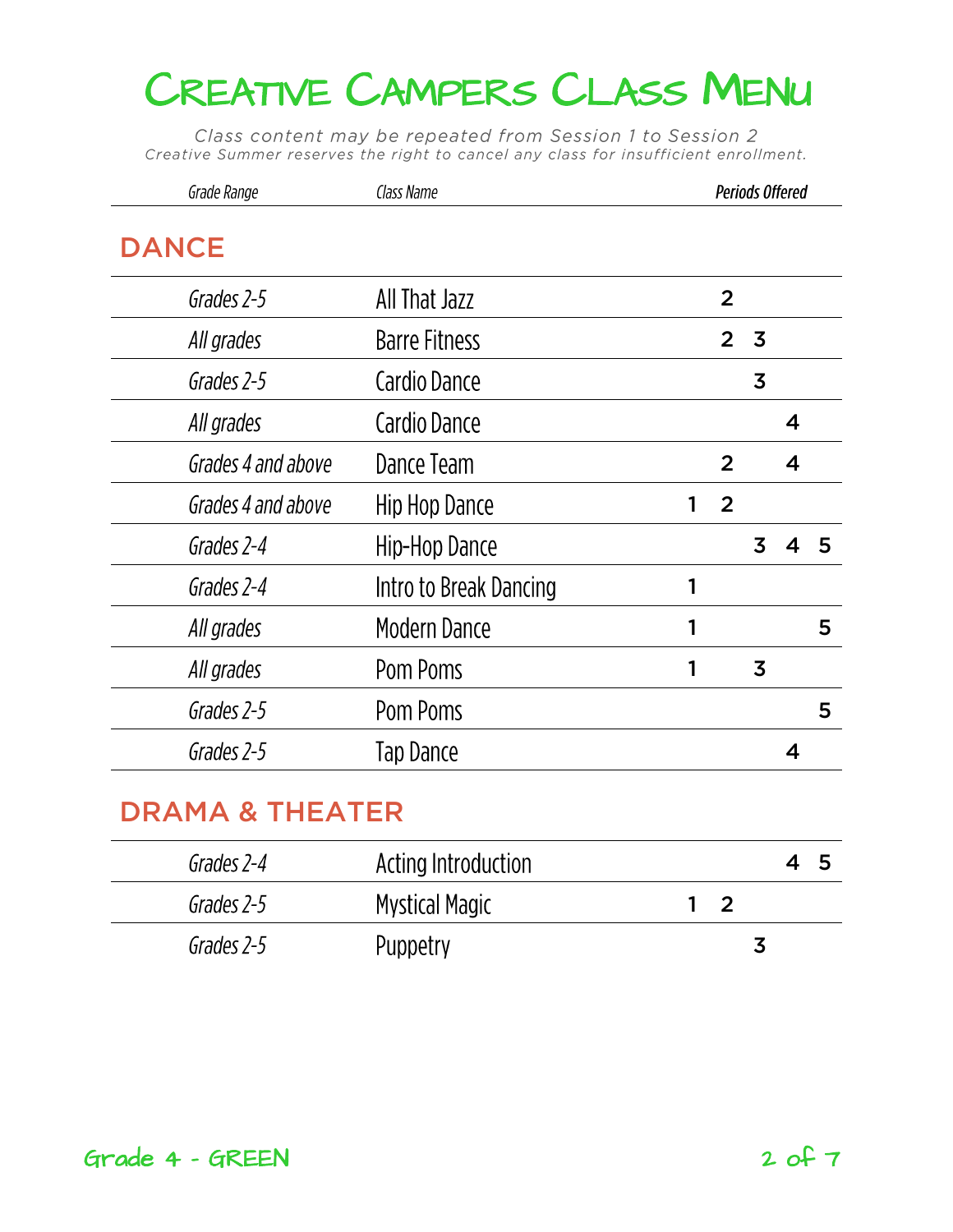Class content may be repeated from Session 1 to Session 2 Creative Summer reserves the right to cancel any class for insufficient enrollment.

| Grade Range | Class Name | <b>Periods Offered</b> |
|-------------|------------|------------------------|
|             |            |                        |

#### **DRAMA & THEATER, continued**

| Grades 2-4         | Rising Stars - The Musical -<br>Double Period<br>Rising Stars - The Musical runs through<br>periods 1 AND 1. Select Rising Stars part 1 in<br>period 1 and Rising Stars part 2 in period 2. | 2 <sup>1</sup> |
|--------------------|---------------------------------------------------------------------------------------------------------------------------------------------------------------------------------------------|----------------|
| Grades 4 and above | Theater Workshop                                                                                                                                                                            |                |
|                    |                                                                                                                                                                                             |                |

### **EXPLORATION & DISCOVERY**

| Amazing Race                                                                                                                                                                                                                       | 1 |                | 3              |   | 5 |
|------------------------------------------------------------------------------------------------------------------------------------------------------------------------------------------------------------------------------------|---|----------------|----------------|---|---|
| Chess                                                                                                                                                                                                                              | 1 |                |                | 4 | 5 |
| Debate                                                                                                                                                                                                                             |   |                |                |   | 5 |
| Games Galore                                                                                                                                                                                                                       |   | $\overline{2}$ |                |   |   |
| Games Galore                                                                                                                                                                                                                       |   |                | $\overline{3}$ |   |   |
| Leadership for Girls                                                                                                                                                                                                               | 1 |                |                |   |   |
| Leadership for Girls                                                                                                                                                                                                               |   |                |                | 4 | 5 |
| Leadership Seminar for Girls -<br>Double Period<br>Leadership Seminar for Girls runs through<br>periods 2 AND 3. Select Leadership Seminar<br>for Girls part 1 in period 2 and Leadership<br>Seminar for Girls part 2 in period 3. |   | $\overline{2}$ | $\overline{3}$ |   |   |
| Nature's Way                                                                                                                                                                                                                       |   | $\overline{2}$ |                |   |   |
| Newspaper                                                                                                                                                                                                                          |   |                | 3              |   | 5 |
| <b>Relaxation Station</b>                                                                                                                                                                                                          |   |                |                | ⊿ |   |
|                                                                                                                                                                                                                                    |   |                |                |   |   |

Grade  $4 - GREEN$  3 of 7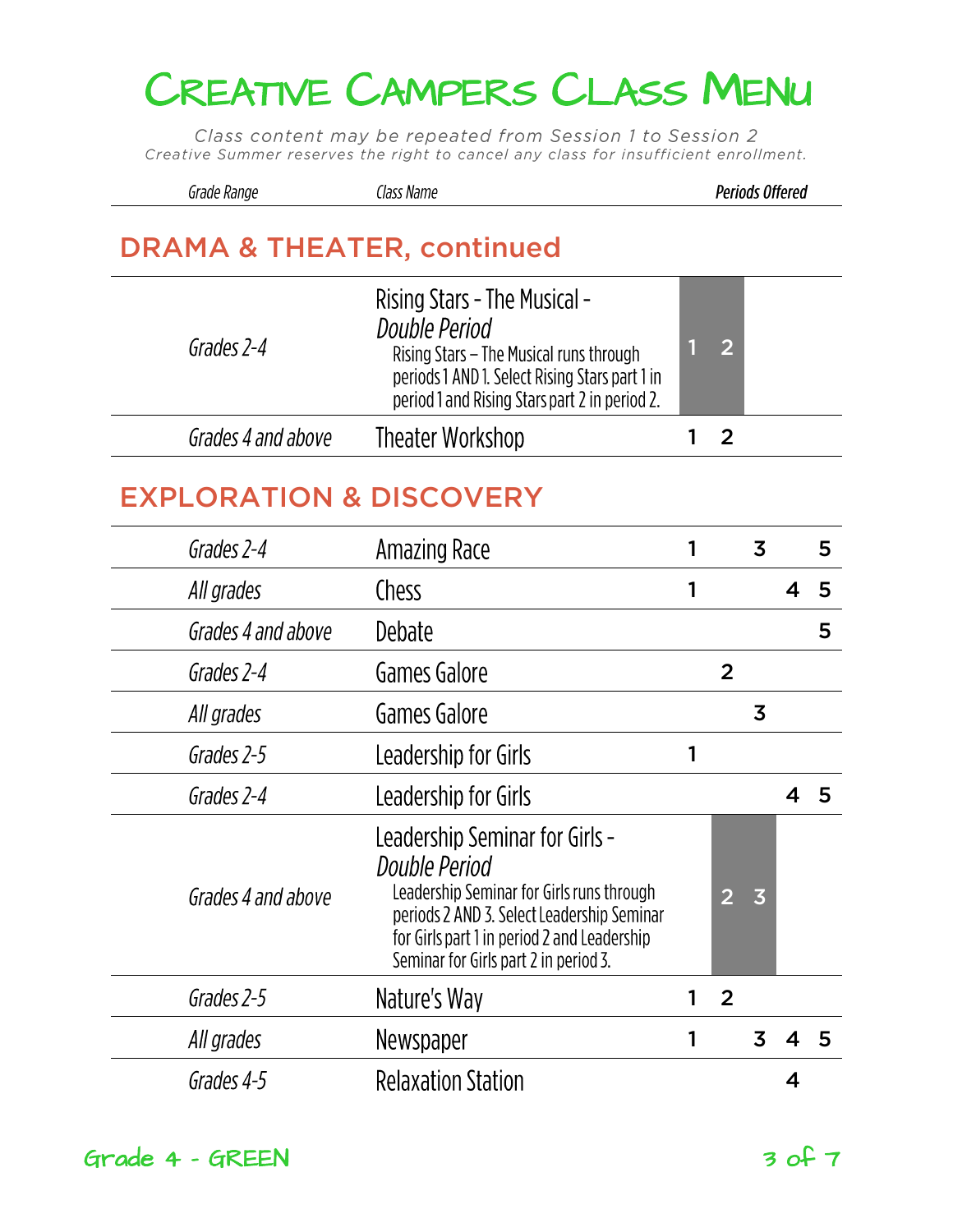Class content may be repeated from Session 1 to Session 2 Creative Summer reserves the right to cancel any class for insufficient enrollment.

| Grade Range | Llass Name | <b>Periods Offered</b> |
|-------------|------------|------------------------|
|             |            |                        |

### **EXPLORATION & DISCOVERY**

| Grades 4 and above | Sign Language |   |
|--------------------|---------------|---|
| Grades 2-6         | Sign Language | 3 |
| Grades 2-4         | Sign Language |   |
|                    |               |   |

#### **MUSIC**

| All grades |                    | <b>Broadway Melodies</b> |   |                |   | 45             |    |
|------------|--------------------|--------------------------|---|----------------|---|----------------|----|
| All grades |                    | Guitar                   | 1 |                |   | 2 3 4 5        |    |
| Grades 2-4 |                    | Intro to Violin          |   | 2 3            |   | $\overline{4}$ | -5 |
| All grades |                    | Piano                    |   | 2 <sub>3</sub> |   | $\overline{4}$ | 5  |
| Grades 2-4 |                    | Sing!                    |   |                |   |                |    |
| All grades |                    | Sing!                    |   | 2              |   |                |    |
|            | Grades 4 and above | Singer / Songwriter      |   |                |   |                | 5  |
| All grades |                    | <b>Ukulele</b>           |   |                | 3 |                |    |
|            |                    |                          |   |                |   |                |    |

| Archery           | 2 3 4 5 |
|-------------------|---------|
| <b>Basketball</b> | 3       |
| Dodgeball         |         |
| Dodgeball         |         |
| Golf              |         |
| Lacrosse          |         |
|                   |         |

 $Grade$   $4 - GREEN$   $4 of 7$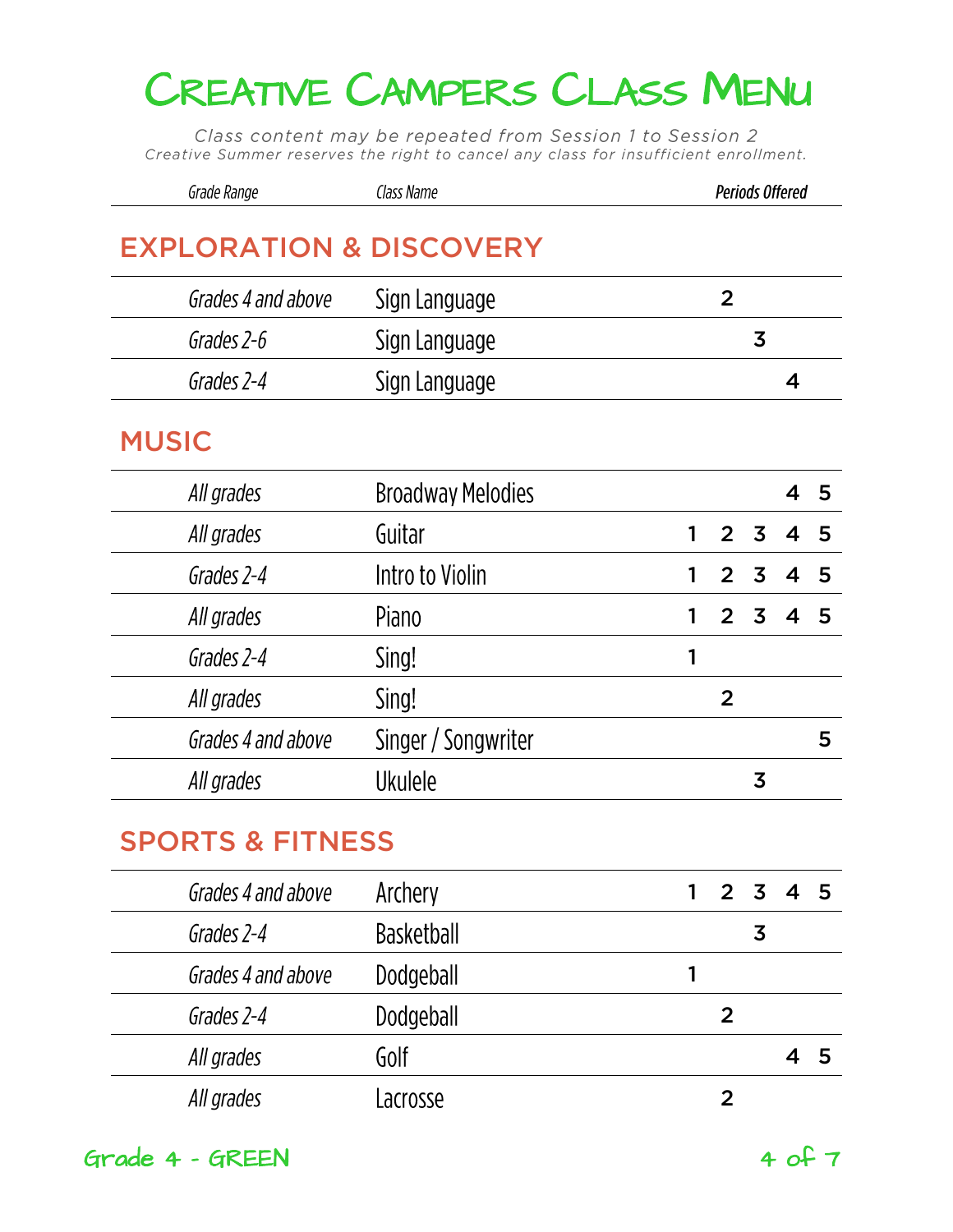Class content may be repeated from Session 1 to Session 2 Creative Summer reserves the right to cancel any class for insufficient enrollment.

| Grade Range | Class Name | <b>Periods Offered</b> |
|-------------|------------|------------------------|
|-------------|------------|------------------------|

#### **SPORTS & FITNESS, continued**

| Grades 2-4         | Multi-Sports             |   |                |                |                         |   |
|--------------------|--------------------------|---|----------------|----------------|-------------------------|---|
| Grades 4 and above | <b>Multi-Sports</b>      |   | $\overline{2}$ |                |                         |   |
| Grades 2-5         | <b>Multi-Sports</b>      |   |                | $\overline{3}$ |                         |   |
| Grades 2-5         | Multi-Sports - Indoor    |   |                |                |                         | 5 |
| Grades 4 and above | <b>Personal Fitness</b>  |   |                |                | 4                       | 5 |
| Grades 4 and above | Ping Pong                |   |                |                | $\overline{\mathbf{4}}$ |   |
| Grades 3-6         | Ping Pong                |   |                |                |                         | 5 |
| All grades         | Soccer - Indoor          |   |                |                | 4                       | 5 |
| Grades 2-4         | Soccer - Outdoor         | 1 |                |                |                         |   |
| Grades 4 and above | Soccer - Outdoor         |   | $\overline{2}$ |                |                         |   |
| All grades         | Soccer - Outdoor         |   |                | $\overline{3}$ |                         |   |
| Grades 2-5         | Softball                 |   | $\overline{2}$ |                |                         |   |
| All grades         | <b>Stroke Clinic</b>     |   |                |                | $\boldsymbol{4}$        |   |
| Grades 2-4         | Swimming - Instructional | 1 |                |                |                         |   |
| Grades 4 and above | Swimming - Instructional |   | $\overline{2}$ |                |                         |   |
| All grades         | Swimming - Instructional |   |                |                | 4                       | 5 |
| Grades 2-5         | Ultimate Flag Football   |   |                | 3              |                         |   |
| Grades 2-5         | Volleyball               | 1 |                |                |                         |   |
| All grades         | Yoga                     | 1 |                |                |                         | 5 |
| Grades 2-4         | Yoga                     |   | $\overline{2}$ |                | 4                       |   |
| Grades 4 and above | Yoga                     |   |                | $\overline{3}$ |                         |   |
| Grade 4 - GREEN    |                          |   |                |                | $5$ of                  |   |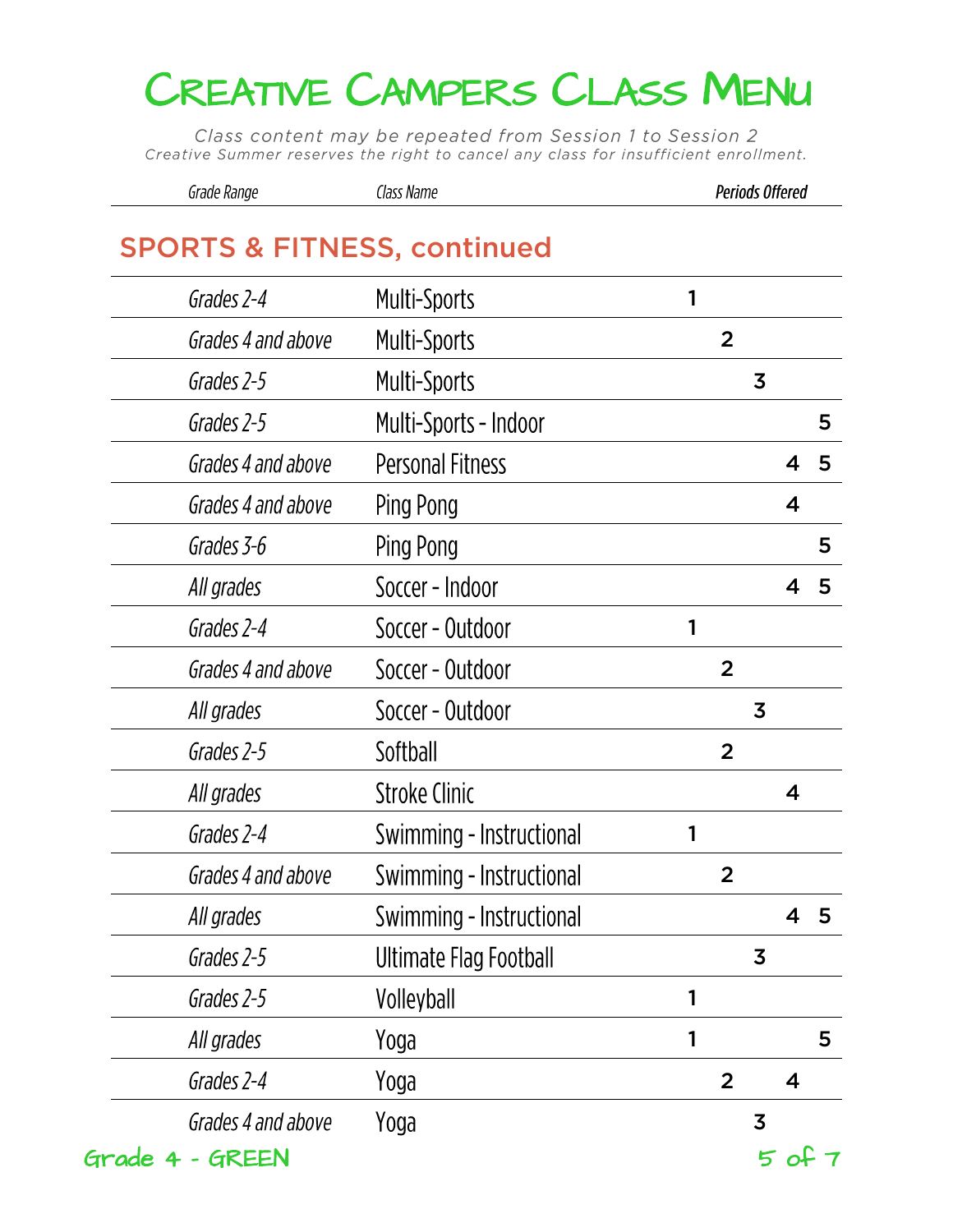Class content may be repeated from Session 1 to Session 2 Creative Summer reserves the right to cancel any class for insufficient enrollment.

| Grade Range | Class Name | <b>Periods Offered</b> |
|-------------|------------|------------------------|
|-------------|------------|------------------------|

### **VISUAL ARTS & CRAFTS**

| Grades 4 and above | Crafts Workshop        | 1 |                |                         |                         |   |
|--------------------|------------------------|---|----------------|-------------------------|-------------------------|---|
| All grades         | Crafts Workshop        |   | $\overline{2}$ | $\overline{\mathbf{3}}$ |                         |   |
| Grades 2-4         | <b>Crafts Workshop</b> |   |                |                         | $\overline{\mathbf{4}}$ |   |
| Grades 4 and above | Crochet                | 1 | $\overline{2}$ |                         |                         |   |
| Grades 3 and above | Crochet                |   |                |                         |                         | 5 |
| Grades 4 and above | Darkroom Photography   | 1 | $\overline{2}$ |                         |                         |   |
| Grades 4 and above | Digital Photography    |   |                | 3                       |                         |   |
| Grades 3-6         | Digital Photography    |   |                |                         | $\boldsymbol{4}$        |   |
| Grades 2-4         | Drawing                |   | $\overline{2}$ |                         |                         |   |
| Grades 2-5         | Drawing                |   |                | $\overline{3}$          |                         |   |
| Grades 4 and above | <b>Gimp Magic</b>      |   | $\overline{2}$ |                         |                         |   |
| Grades 2-4         | <b>Gimp Magic</b>      |   |                |                         | $\overline{\mathbf{4}}$ |   |
| Grades 4 and above | <b>Hand Lettering</b>  |   |                |                         | 4                       | 5 |
| Grades 2-4         | Jewelry Making - A     | 1 |                | 3                       | $\overline{\mathbf{4}}$ | 5 |
| Grades 2-4         | Knitting               |   |                | $\overline{3}$          |                         |   |
| Grades 4 and above | Knitting               |   |                |                         | $\boldsymbol{4}$        |   |
| Grades 2-5         | Mixed Media Upcycling  |   |                |                         | 4                       | 5 |
| All grades         | Modern Art Made Easy   |   |                |                         | $\overline{\mathbf{4}}$ |   |
| Grades 2-4         | Modern Art Made Easy   |   |                |                         |                         | 5 |
|                    |                        |   |                |                         |                         |   |

 $Grade$  4 - GREEN 6 of 7